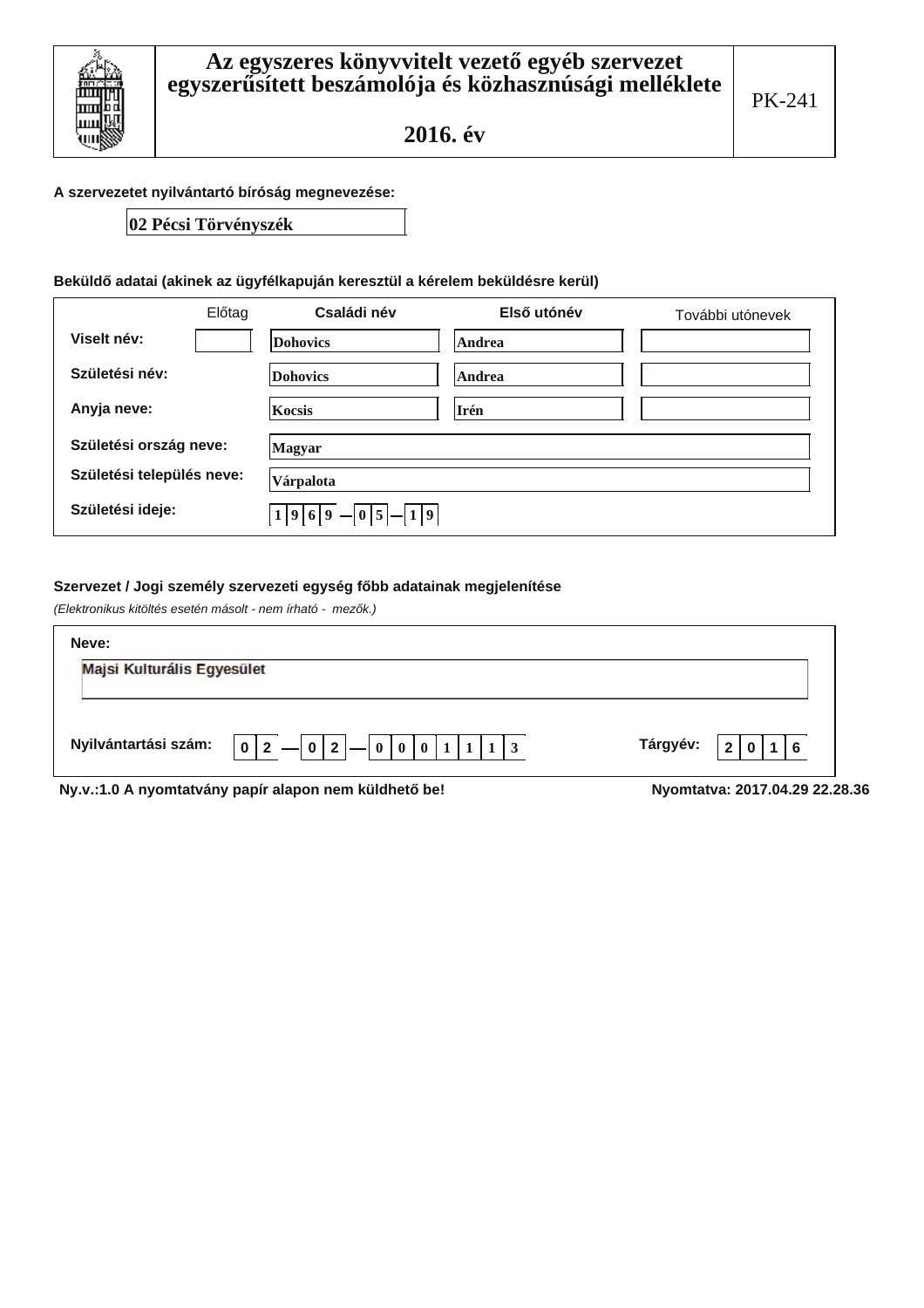### A szervezetet nyilvántartó bíróság megnevezése:

02 Pécsi Törvényszék

hm ىسا

ш

| Válassza ki, hogy a beszámoló (és közhasznúsági melléklet) az alábbiak közül melyikre vonatkozik! |                         |
|---------------------------------------------------------------------------------------------------|-------------------------|
| a. Szervezet                                                                                      | $\overline{\mathsf{X}}$ |
| b. Jogi személy szervezeti egység (származtatott jogi személy)                                    |                         |

| <b>Szervezet neve:</b>                                             |                                                                                         |                |                                     |                                             |                                               |                                  |  |
|--------------------------------------------------------------------|-----------------------------------------------------------------------------------------|----------------|-------------------------------------|---------------------------------------------|-----------------------------------------------|----------------------------------|--|
| Majsi Kulturális Egyesület                                         |                                                                                         |                |                                     |                                             |                                               |                                  |  |
| Szervezet székhelye:                                               |                                                                                         |                |                                     |                                             |                                               |                                  |  |
| Irányítószám:                                                      | 7<br>8<br>3                                                                             | Település:     | Majs                                |                                             |                                               |                                  |  |
| Közterület neve:                                                   | <b>Táncsics M</b>                                                                       |                |                                     |                                             | Közterület jellege:                           | utca                             |  |
| Házszám:                                                           | 378                                                                                     | Lépcsőház:     |                                     | Emelet:                                     |                                               | Ajtó:                            |  |
| Jogi személy szervezeti egység neve:                               |                                                                                         |                |                                     |                                             |                                               |                                  |  |
|                                                                    |                                                                                         |                |                                     |                                             |                                               |                                  |  |
| Jogi személy szervezeti egység székhelye:                          |                                                                                         |                |                                     |                                             |                                               |                                  |  |
| Irányítószám:                                                      |                                                                                         | Település:     |                                     |                                             |                                               |                                  |  |
| Közterület neve:                                                   |                                                                                         |                |                                     |                                             | Közterület jellege:                           |                                  |  |
| Házszám:                                                           |                                                                                         | Lépcsőház:     |                                     | Emelet:                                     |                                               | Ajtó:                            |  |
| Nyilvántartási szám:                                               | (Jogi személy szervezeti egység esetében: "Anyaszervezet")                              |                |                                     |                                             |                                               | $ 0 2  -  0 2  -  0 0 0 1 1 1 3$ |  |
| Bejegyző határozat száma:                                          | (Jogi személy szervezeti egység esetében:<br>Jogi személlyé nyilvánító határozat száma) |                |                                     |                                             | $6 0 $ $ P k $ $ 6 0 0 3 6$   $ 1 9 9 4 1 0 $ |                                  |  |
| Szervezet / Jogi személy szervezeti egység adószáma:               |                                                                                         |                |                                     |                                             |                                               | $18305678 - 1 - 02$              |  |
| Szervezet / Jogi személy szervezeti egység<br>képviselőjének neve: |                                                                                         |                | Tényi János                         |                                             |                                               |                                  |  |
| Képviselő aláírása:                                                |                                                                                         |                |                                     |                                             |                                               |                                  |  |
| Keltezés:                                                          |                                                                                         |                |                                     |                                             |                                               |                                  |  |
| Majs                                                               |                                                                                         | 2 <sup>1</sup> | 0<br> 1 <br>$\overline{\mathbf{z}}$ | $\boldsymbol{0}$<br>$\mathbf{2}$<br> 4<br>7 |                                               |                                  |  |

Tárgyév: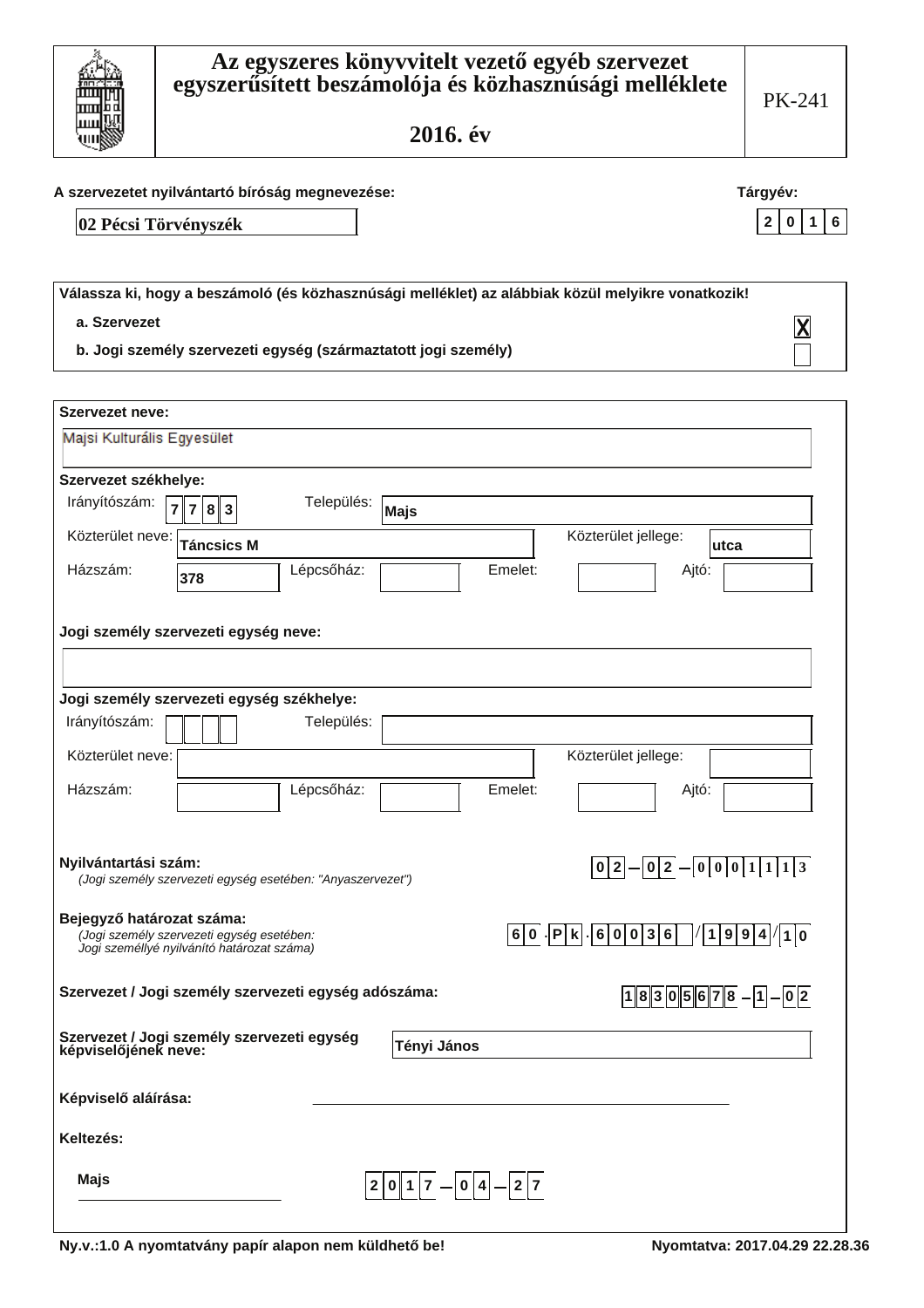Szervezet / Jogi személy szervezeti egység neve:

Majsi Kulturális Egyesület

Ш

| Az egyszerűsített beszámoló mérlege<br>(Adatok ezer forintban.)        |          |                          |         |  |
|------------------------------------------------------------------------|----------|--------------------------|---------|--|
|                                                                        | Előző év | Előző év<br>helyesbítése | Tárgyév |  |
| ESZKÖZÖK (AKTÍVÁK)                                                     |          |                          |         |  |
| Befektetett eszközök<br>А.                                             | 0        |                          | 0       |  |
| I. Immateriális javak                                                  |          |                          |         |  |
| II. Tárgyi eszközök                                                    | $\bf{0}$ |                          | 0       |  |
| III. Befektetett pénzügyi eszközök                                     |          |                          |         |  |
| Forgóeszközök<br>В.                                                    | 297      |                          | 322     |  |
| I. Készletek                                                           |          |                          |         |  |
| II. Követelések                                                        |          |                          |         |  |
| III. Értékpapírok                                                      |          |                          |         |  |
| IV. Pénzeszközök                                                       | 297      |                          | 322     |  |
| ESZKÖZÖK ÖSSZESEN                                                      | 297      |                          | 322     |  |
| FORRÁSOK (PASSZÍVÁK)                                                   |          |                          |         |  |
| Saját tőke<br>$C_{\cdot}$                                              | 285      |                          | 321     |  |
| I. Induló tőke/jegyzett tőke                                           |          |                          |         |  |
| II. Tőkeváltozás/eredmény                                              | 338      |                          | 285     |  |
| III. Lekötött tartalék                                                 |          |                          |         |  |
| IV. Tárgyévi eredmény alaptevékenységből<br>(közhasznú tevékenységből) | $-53$    |                          | 36      |  |
| V. Tárgyévi erdemény vállalkozási tevékenységből                       |          |                          |         |  |
| Tartalék<br>D.                                                         |          |                          |         |  |
| Céltartalékok<br>Ε.                                                    |          |                          |         |  |
| Kötelezettségek<br>F.                                                  | 12       |                          | 1       |  |
| I. Hosszú lejáratú kötelezettségek                                     |          |                          |         |  |
| II. Rövid lejáratú kötelezettségek                                     | 12       |                          | 1       |  |
| FORRÁSOK ÖSSZESEN                                                      | 297      |                          | 322     |  |

Ny.v.:1.0 A nyomtatvány papír alapon nem küldhető be!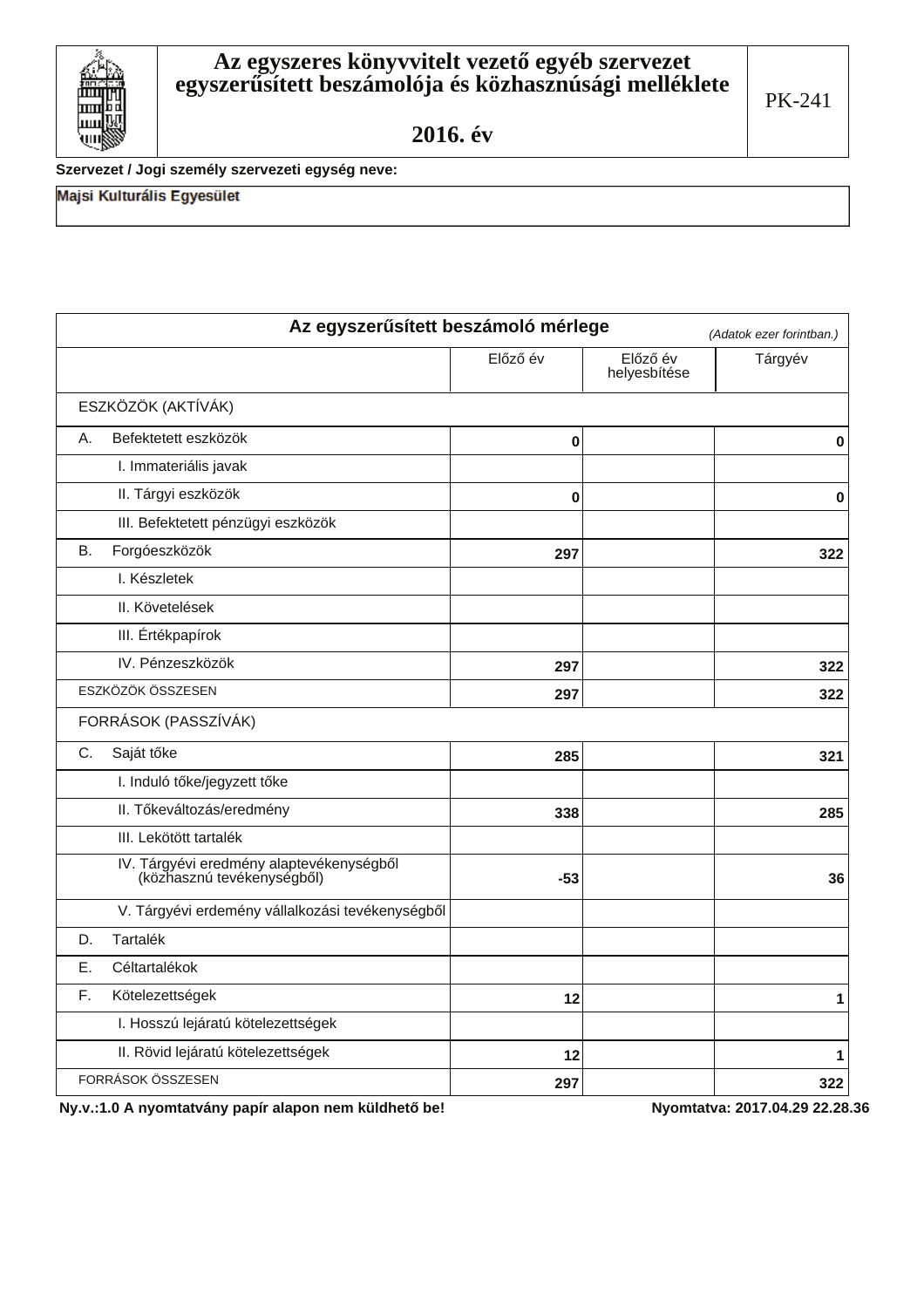

# Szervezet / Jogi személy szervezeti egység neve:

# Majsi Kulturális Egyesület

|                                                                       |          |                          |         |          | Egyszerűsített beszámoló eredménylevezetése |         |          | (Adatok ezer forintban.) |         |
|-----------------------------------------------------------------------|----------|--------------------------|---------|----------|---------------------------------------------|---------|----------|--------------------------|---------|
|                                                                       |          | Alaptevékenység          |         |          | Vállalkozási tevékenység                    |         | Összesen |                          |         |
|                                                                       | előző év | előző év<br>helyesbítése | tárgyév | előző év | előző év<br>helyesbítése                    | tárgyév | előző év | előző év<br>helyesbítése | tárgyév |
| A. Végleges pénzbevételek,<br>elszámolt bevételek (I+II)              | 560      |                          | 573     |          |                                             |         | 560      |                          | 573     |
| I. Pénzügyileg rendezett<br>bevételek                                 | 560      |                          | 573     |          |                                             |         | 560      |                          | 573     |
| ebből:                                                                |          |                          |         |          |                                             |         |          |                          |         |
| - tagdíj,<br>alapítótól kapott befizetés                              | 42       |                          | 27      |          |                                             |         | 42       |                          | 27      |
| - támogatások                                                         | 518      |                          | 296     |          |                                             |         | 518      |                          | 296     |
| - egyéb bevételek                                                     |          |                          | 250     |          |                                             |         |          |                          | 250     |
| II. Pénzbevételt nem jelentő<br>bevételek                             |          |                          |         |          |                                             |         |          |                          |         |
| B. Végleges pénzkiadások,<br>elszámolt ráfordítások<br>$(III+V+V+VI)$ | 613      |                          | 537     |          |                                             |         | 613      |                          | 537     |
| III. Ráfordításként<br>érvényesíthető kiadások                        | 613      |                          | 537     |          |                                             |         | 613      |                          | 537     |
| IV. Ráfordítást jelentő<br>eszközváltozások                           |          |                          |         |          |                                             |         |          |                          |         |
| V. Ráfordítást jelentő<br>elszámolások                                |          |                          |         |          |                                             |         |          |                          |         |
| VI. Ráfordításként nem<br>érvényesíthető kiadások                     |          |                          |         |          |                                             |         |          |                          |         |
| C. Tárgyévi pénzügyi eredmény<br>$(I-III-VI)$                         | $-53$    |                          | 36      |          |                                             |         | $-53$    |                          | 36      |
| D. Nem pénzben realizált<br>eredmény (II-IV-V)                        |          |                          |         |          |                                             |         |          |                          |         |
| E. Adózás előtti eredmény<br>$(I+II)-(III+IV+V)$                      | $-53$    |                          | 36      |          |                                             |         | $-53$    |                          | 36      |
| F. Fizetendő társasági adó                                            |          |                          |         |          |                                             |         |          |                          |         |
| G. Tárgyévi eredmény (E-F)                                            | $-53$    |                          | 36      |          |                                             |         | $-53$    |                          | 36      |

Ny.v.:1.0 A nyomtatvány papír alapon nem küldhető be!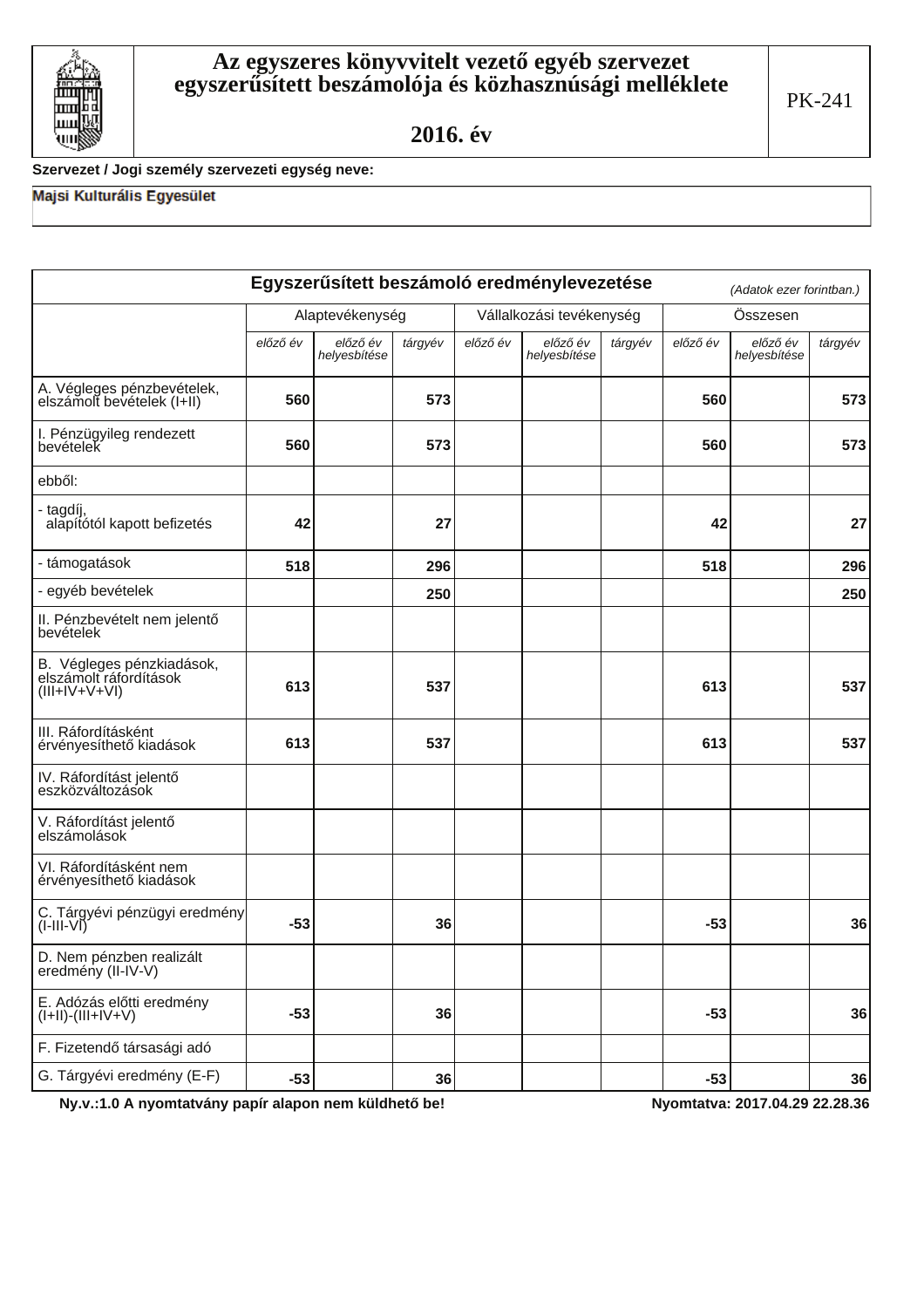

# Szervezet / Jogi személy szervezeti egység neve:

### Majsi Kulturális Egyesület

|                                                                                                                                                                    |          |                          |         |          | Egyszerűsített beszámoló eredménylevezetése 2. |         |          | (Adatok ezer forintban.) |         |
|--------------------------------------------------------------------------------------------------------------------------------------------------------------------|----------|--------------------------|---------|----------|------------------------------------------------|---------|----------|--------------------------|---------|
|                                                                                                                                                                    |          | Alaptevékenység          |         |          | Vállalkozási tevékenység                       |         |          | Összesen                 |         |
|                                                                                                                                                                    | előző év | előző év<br>helyesbítése | tárgyév | előző év | előző év<br>helyesbítése                       | tárgyév | előző év | előző év<br>helyesbítése | tárgyév |
| Tájékoztató adatok                                                                                                                                                 |          |                          |         |          |                                                |         |          |                          |         |
| A. Központi költségvetési<br>támogatás                                                                                                                             |          |                          |         |          |                                                |         |          |                          |         |
| B. Helyi önkormányzati<br>költségvetési támogatás                                                                                                                  |          |                          |         |          |                                                |         |          |                          |         |
| C. Az Európai Unió strukturális<br>alapjaiból, illetve a Kohéziós<br>Alapból nyújtott támogatás                                                                    |          |                          |         |          |                                                |         |          |                          |         |
| D. Normatív támogatás                                                                                                                                              |          |                          |         |          |                                                |         |          |                          |         |
| E. A személyi jövedelamadó<br>meghatározótt részének adózó<br>rendelkezése szerinti felhaszná-<br>lásáról szóló 1996. évi CXXVI.<br>törvény alapján kiutalt összeg | 98       |                          | 96      |          |                                                |         | 98       |                          | 96      |
| F. Közszolgáltatási bevétel                                                                                                                                        |          |                          |         |          |                                                |         |          |                          |         |
| G. Végleges pénzbevételekből,<br>elszámolt bevételekből a köz-<br>hasznú tevékenység bevétele                                                                      | 560      |                          | 573     |          |                                                |         | 560      |                          | 573     |
| H. Végleges pénzkiadásokból,<br>elszámolt ráfordításokból a köz-<br>hasznú tevékenység érdekében<br>felmerült pénzkiadás, ráfordítás                               | 613      |                          | 537     |          |                                                |         | 613      |                          | 537     |
| I. Végleges pénzkiadásokból,<br>elszámolt ráfordításokból a<br>személyi jellegű ráfordítás<br>(kiadás)                                                             |          |                          |         |          |                                                |         |          |                          |         |
| - ebből: vezető tisztségviselők<br>juttatásai                                                                                                                      |          |                          |         |          |                                                |         |          |                          |         |

| Könyvvizsgálói záradék                                |      |                                |
|-------------------------------------------------------|------|--------------------------------|
| Az adatok könyvvizsgálattal alá vannak támasztva.     | Igen | Nem                            |
| Ny.v.:1.0 A nyomtatvány papír alapon nem küldhető be! |      | Nyomtatya: 2017.04.29 22.28.36 |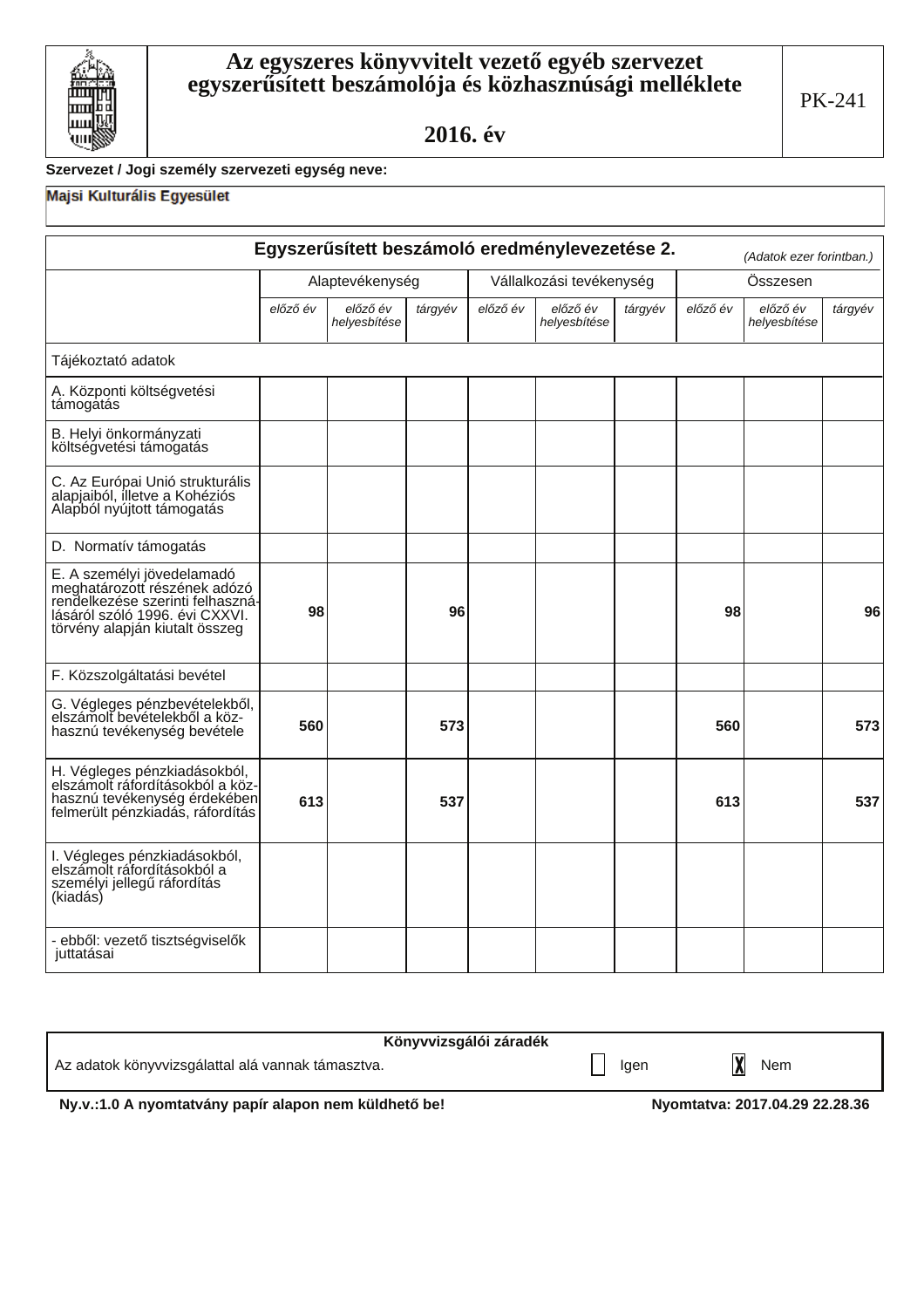# Az egyszeres könyvvitelt vezető egyéb szervezet<br>egyszerűsített beszámolója és közhasznúsági melléklete

2016. év

ш

| ∽_ໝ∾                                                                                                                                                                                                 |                                                    |                       |                               |
|------------------------------------------------------------------------------------------------------------------------------------------------------------------------------------------------------|----------------------------------------------------|-----------------------|-------------------------------|
| 1. Szervezet / Jogi személy szervezeti egység azonosító adatai                                                                                                                                       |                                                    |                       |                               |
| 1.1 Név: Szervezet                                                                                                                                                                                   |                                                    |                       |                               |
| Majsi Kulturális Egyesület                                                                                                                                                                           |                                                    |                       |                               |
|                                                                                                                                                                                                      |                                                    |                       |                               |
| 1.2 Székhely: Szervezet<br>Irányítószám:<br>Település:                                                                                                                                               |                                                    |                       |                               |
| 7 7 8 3<br>Majs                                                                                                                                                                                      |                                                    |                       |                               |
| Közterület neve:<br><b>Táncsics M</b>                                                                                                                                                                |                                                    | Közterület jellege:   | utca                          |
| Lépcsőház:<br>Házszám:<br>378                                                                                                                                                                        | Emelet:                                            | Ajtó:                 |                               |
| 1.1 Név: Jogi személy szervezeti egység                                                                                                                                                              |                                                    |                       |                               |
|                                                                                                                                                                                                      |                                                    |                       |                               |
|                                                                                                                                                                                                      |                                                    |                       |                               |
| 1.2 Székhely: Jogi személy szervezeti egység<br>Irányítószám:                                                                                                                                        |                                                    |                       |                               |
| Település:                                                                                                                                                                                           |                                                    |                       |                               |
| Közterület neve:                                                                                                                                                                                     |                                                    | Közterület jellege:   |                               |
| Házszám:<br>Lépcsőház:                                                                                                                                                                               | Emelet:                                            | Ajtó:                 |                               |
| 1.3 Bejegyző / Jogi személlyé nyilvánító határozat száma:                                                                                                                                            |                                                    | 6 0 - P k - 6 0 0 3 6 | $\frac{1}{9}9 4 1 1 0$        |
| 1.4 Nyilvántartási szám: ("Anyaszervezet")                                                                                                                                                           |                                                    | 0 2<br>0 2            | 0 0 0<br> 1 1<br>3<br>1       |
| 1.5 Szervezet / Jogi személy szervezeti egység adószáma:                                                                                                                                             |                                                    |                       | $ 1 8 3 0 5 6 7 8 - 1 - 0 2 $ |
| 1.6 Szervezet / Jogi személy szervezeti egység                                                                                                                                                       |                                                    |                       |                               |
| képviselőjének neve:                                                                                                                                                                                 | Tényi János                                        |                       |                               |
| 2. Tárgyévben végzett alapcél szerinti és közhasznú tevékenységek bemutatása                                                                                                                         |                                                    |                       |                               |
| A Majsi Kulturális Egyesület 23éves fennállása alatt a település kulturális életének fő mozgató rugója.A                                                                                             |                                                    |                       |                               |
| 2016évi tevékenysége során ismét megteremtette azokat a kulturális és szabadidős formákat, amelyek                                                                                                   |                                                    |                       |                               |
| minden generáció és népcsoport számára elérhetőek voltak.Fontos szerepet töltött be a település<br>kulturális és társasági életének szervezésében, hozzájárult a kulturális sokszínűséghez közösségi |                                                    |                       |                               |
| összetartás összhangjának megteremtéséhez.Különféle rendezvényeivel hozzájárult a közössségi élet                                                                                                    |                                                    |                       |                               |
| fenntartásához.Elősegitette Majs Község lakosságának tagjai között párbeszéd és kölcsönös<br>együttmüködés létrejöttét.Mindezzel végső soron a település közösségének szolidaritását és müvelődését  |                                                    |                       |                               |
| segítette elő. A 2016évi munkafeledatokat teljesitette , Pajtaszinházi feladatot tugalmasan megoldotta.                                                                                              |                                                    |                       |                               |
|                                                                                                                                                                                                      |                                                    |                       |                               |
| 3. Közhasznú tevékenységek bemutatása (tevékenységenként)                                                                                                                                            |                                                    |                       |                               |
|                                                                                                                                                                                                      |                                                    |                       |                               |
| 3.1 Közhasznú tevékenység megnevezése:                                                                                                                                                               | Kulturális tevékenység,Kulturális örökség megovása |                       |                               |
| 3.2 Közhasznú tevékenységhez kapcsolódó közfeladat, jogszabályhely:                                                                                                                                  |                                                    | 2011.évi.CLXXXIX.tv   |                               |
|                                                                                                                                                                                                      |                                                    |                       |                               |
| 3.3 Közhasznú tevékenység célcsoportja: Minden Korosztály                                                                                                                                            |                                                    |                       |                               |
| 3.4 Közhasznú tevékenységből részesülők létszáma:                                                                                                                                                    |                                                    |                       |                               |
| 3.5 Közhasznú tevékenység főbb eredményei:                                                                                                                                                           |                                                    | 6500                  |                               |
| A szabidő kulturált, hasznos eltöltésének megfelelő szintű biztosítása, közösségépítő és megtartó                                                                                                    |                                                    |                       |                               |
| erejének erősítése.                                                                                                                                                                                  |                                                    |                       |                               |
|                                                                                                                                                                                                      |                                                    |                       |                               |
|                                                                                                                                                                                                      |                                                    |                       |                               |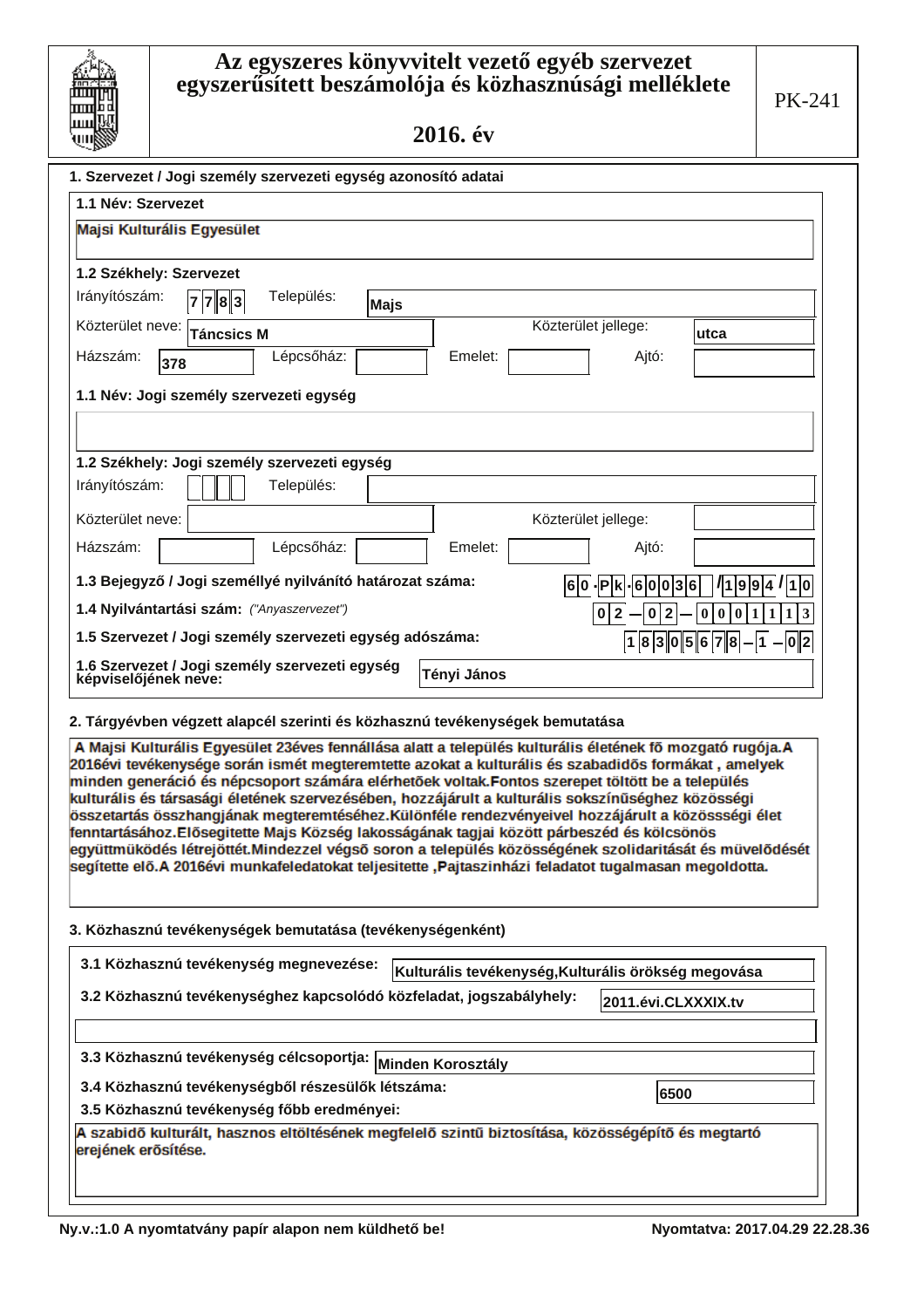### Szervezet / Jogi személy szervezeti egység neve:

# Majsi Kulturális Egyesület

### 5. Cél szerinti juttatások kimutatása

(Adatok ezer forintban.)

| 5.1 | Cél szerinti juttatás megnevezése                    | Előző év | Tárgy év |
|-----|------------------------------------------------------|----------|----------|
|     |                                                      |          |          |
| 5.2 | Cél szerinti juttatás megnevezése                    | Előző év | Tárgy év |
|     |                                                      |          |          |
|     | 5.3 Cél szerinti juttatás megnevezése                | Előző év | Tárgy év |
|     |                                                      |          |          |
|     | Cél szerinti juttatások kimutatása<br>(összesen)     |          |          |
|     | Cél szerinti juttatások kimutatása<br>(mindösszesen) |          |          |

### 6. Vezető tisztségviselőknek nyújtott juttatás

|     | 6.1 Tisztség                                                     | Előző év (1) | Tárgy év (2) |
|-----|------------------------------------------------------------------|--------------|--------------|
|     |                                                                  |              |              |
| 6.2 | Tisztség                                                         | Előző év (1) | Tárgy év (2) |
|     |                                                                  |              |              |
|     | A. Vezető tisztségviselőknek nyújtott<br>juttatás (mindösszesen) |              | 0            |
|     |                                                                  |              |              |

Ny.v.:1.0 A nyomtatvány papír alapon nem küldhető be!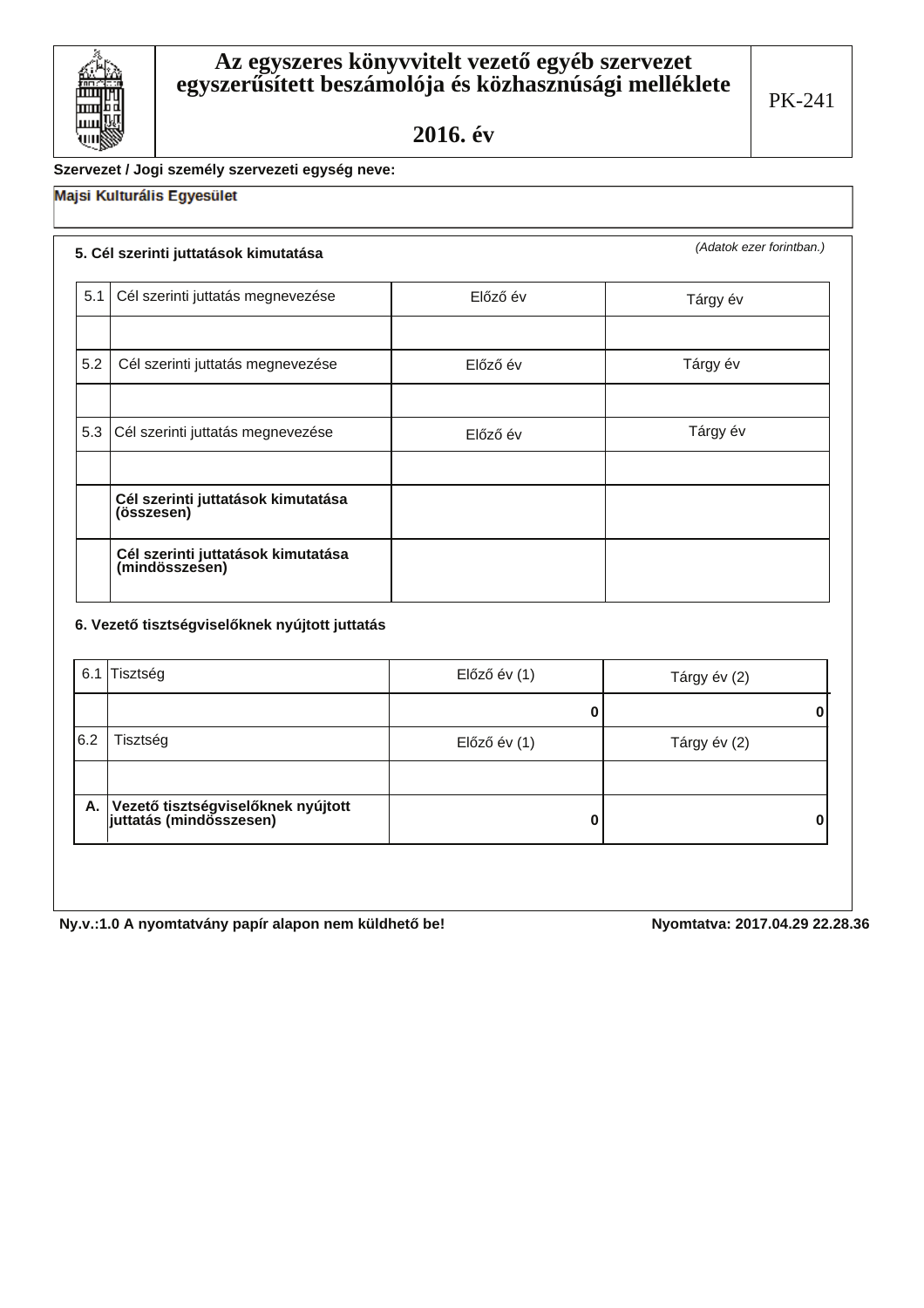

### Szervezet / Jogi személy szervezeti egység neve:

### Majsi Kulturális Egyesület

| Alapadatok                                                                                                                                                                                   | $El$ őző év $(1)$       | Tárgyév (2)             |
|----------------------------------------------------------------------------------------------------------------------------------------------------------------------------------------------|-------------------------|-------------------------|
| <b>B.</b> Éves összes bevétel                                                                                                                                                                | 560                     | 573                     |
| ebből:                                                                                                                                                                                       |                         |                         |
| C. A személyi jövedelemadó meghatározott részének az<br>adózó rendelkezése szerinti felhasználásáról szóló<br>1996. évi CXXVI. törvény alapján átutalt összeg                                | 98                      | 96                      |
| D. Közszolgáltatási bevétel                                                                                                                                                                  |                         |                         |
| E. Normatív támogatás                                                                                                                                                                        |                         |                         |
| F. Az Európai Unió strukturális alapjaiból, illetve<br>a Kohéziós Alapból nyújtott támogatás                                                                                                 |                         |                         |
| G. Korrigált bevétel [B-(C+D+E+F)]                                                                                                                                                           | 462                     | 477                     |
| H. Összes ráfordítás (kiadás)                                                                                                                                                                | 613                     | 537                     |
| I. Ebből személyi jellegű ráfordítás                                                                                                                                                         |                         |                         |
| J. Közhasznú tevékenység ráfordításai                                                                                                                                                        | 613                     | 537                     |
| K. Tárgyévi eredmény                                                                                                                                                                         | $-53$                   | 36                      |
| L. A szervezet munkájában közreműködő közérdekű önkéntes<br>tevékenységet végző személyek száma<br>(a közérdekű önkéntes tevékenységről szóló<br>2005. évi LXXXVIII. törvénynek megfelelően) | 193                     | 197                     |
| Erőforrás ellátottság mutatói                                                                                                                                                                | Mutató teljesítése      |                         |
|                                                                                                                                                                                              | Igen                    | Nem                     |
| Ectv. 32. § (4) a) $[(B1+B2)/2 > 1.000.000, -Ft]$                                                                                                                                            |                         | $ \mathsf{X} $          |
| Ectv. 32. § (4) b) $[K1+K2>=0]$                                                                                                                                                              |                         | $\overline{\mathbf{X}}$ |
| Ectv. 32. § (4) c) [I1+I2-A1-A2)/(H1+H2)>=0,25]                                                                                                                                              |                         | $ \mathsf{X} $          |
| Társadalmi támogatottság mutatói                                                                                                                                                             | Mutató teljesítése      |                         |
| Ectv. 32. § (5) a) [(C1+C2)/(G1+G2) >=0,02]                                                                                                                                                  | $\mathbf{\Sigma}$       |                         |
| Ectv. 32. § (5) b) [(J1+J2)/(H1+H2)>=0,5]                                                                                                                                                    | $\overline{\mathbf{X}}$ |                         |
| Ectv. 32. § (5) c) [(L1+L2)/2>= 10 fő]                                                                                                                                                       | $\mathbf{\overline{X}}$ |                         |

Ny.v.:1.0 A nyomtatvány papír alapon nem küldhető be!